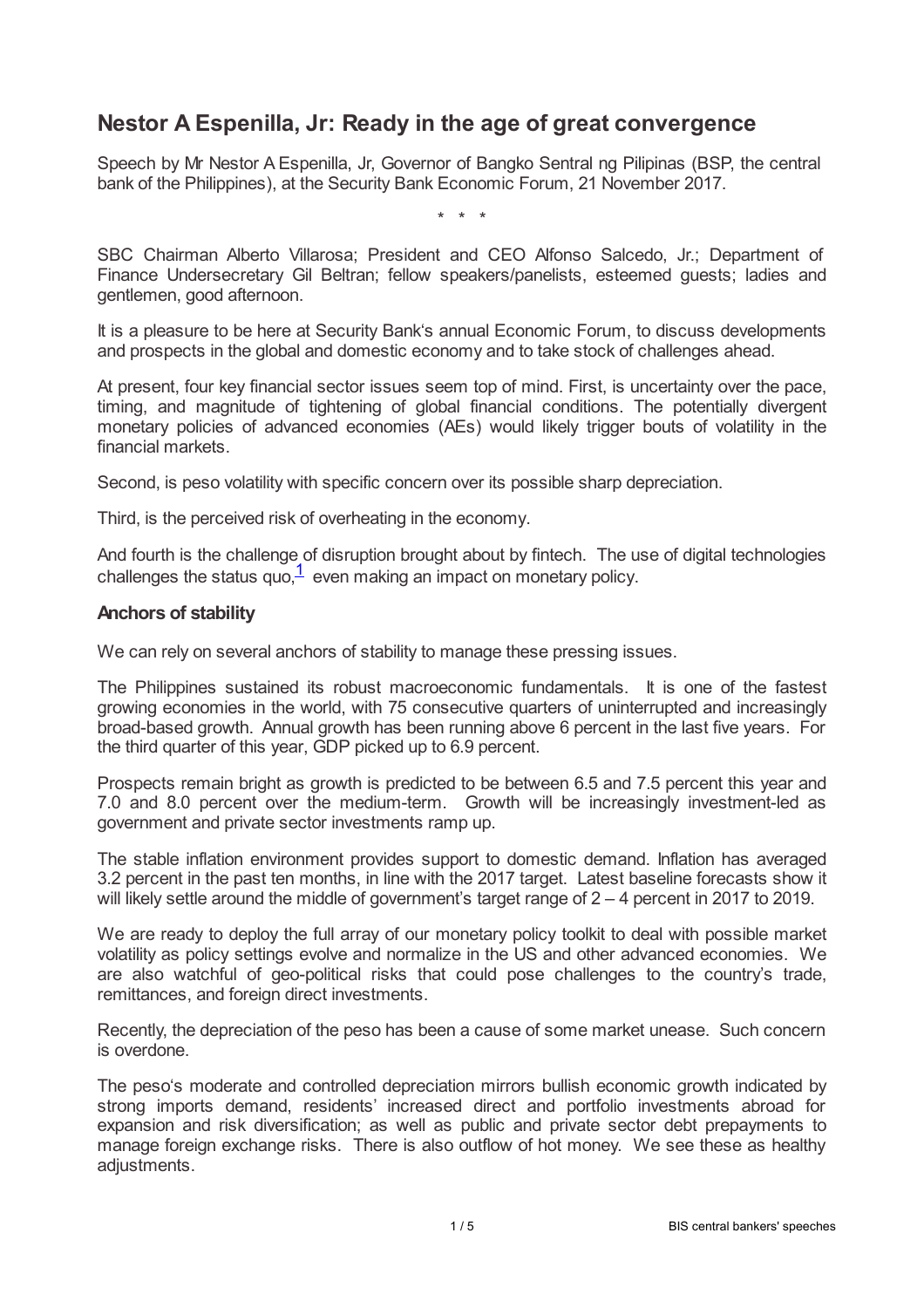The peso is expected to be broadly stable over the medium-term, backed by strong underlying economic fundamentals, ready market access, and robust international reserves. Our foreign exchange reserve buffer, as of end-October 2017 stands at US\$80.6 billion. This is equivalent to more than 8 months' imports of goods and services and is greater than our foreign exchange liabilities. We have additional liquidity buffer as well from our regional safety net arrangements.

Sustained inflows from overseas Filipino remittances, business process outsourcing, tourism receipts, and the strong recovery in exports further support the peso. We can likewise look forward to increased foreign direct investments that are attracted by our growth prospects. With the country's external debt on a sustainable downtrend and ample fiscal space, there is scope to pursue high quality investments in physical and human capital that will expand potential output.

At the current range, the peso's competitiveness has improved back to 2008 levels as measured by the real effective exchange rate (REER) index.

The Philippine banking system is very stable and very dynamic, with good asset quality, sustained profitability, and adequate capitalization. For the third quarter of this year, total banking system resources expanded by 14.1 percent year-on-year, to P14.6 trillion. This was funded by sustained deposit inflows which grew by 15.3 percent, to P11.3 trillion.

The non-performing loan (NPL) ratios further improved to 1.9 percent, with adequate and prudent provisioning for credit losses.

Bank capital is being beefed up by strong earnings from core income sources particularly lending activities. Capital adequacy ratio, recorded at 16.0 percent on consolidated basis, is well above the BSP and international minimum.

The risk of economic overheating has been raised by some analysts. We do not believe we are there yet and we remain very vigilant to avoid it. The current pace of credit growth is manageable . Our credit-to-GDP ratio of 63.6 percent as of Q2 2017 is still one of the lowest by far in Asia, indicating relatively low overall leverage.

Bank loans are diversified across economic sectors and are backed by durable economic activity with 89 percent going into production sectors. Moreover, BSP monetary operations indicate just sufficient domestic liquidity to support expansion. Amid the stronger growth in liquidity, inflation dynamics remain manageable.

Key indicators of credit expansion likewise are below established international thresholds. Current property prices, as reflected by latest Colliers data and the latest BSP Residential Real Estate Price Index (RREPI), also do not show misalignment from fundamental values.

We continue to closely monitor credit growth and risks to overheating, even as we stand ready to deploy macroprudential measures if necessary, to deal with sectoral issues in a targeted way.

#### **Staying ahead: new norm, new tools**

Economist Richard Baldwin published a book in November 2016 on the four phases of global economic evolution. According to him, the fourth phase (1990 to the present) is The Great Convergence, characterized by globalization of knowledge and information resulting from the information and communication technology (ICT) revolution.

To stay abreast, we must adopt new tools and policies. As products, services, and processes evolve, the BSP constantly expands its policy toolkit to include macroprudential measures, surveillance tools, and stress indices such as the early warning system (EWS) on currency crisis and the Philippine Composite Index of Financial Stress (PCIFS).

We are upgrading our monetary operations framework: The interest rate corridor (IRC) system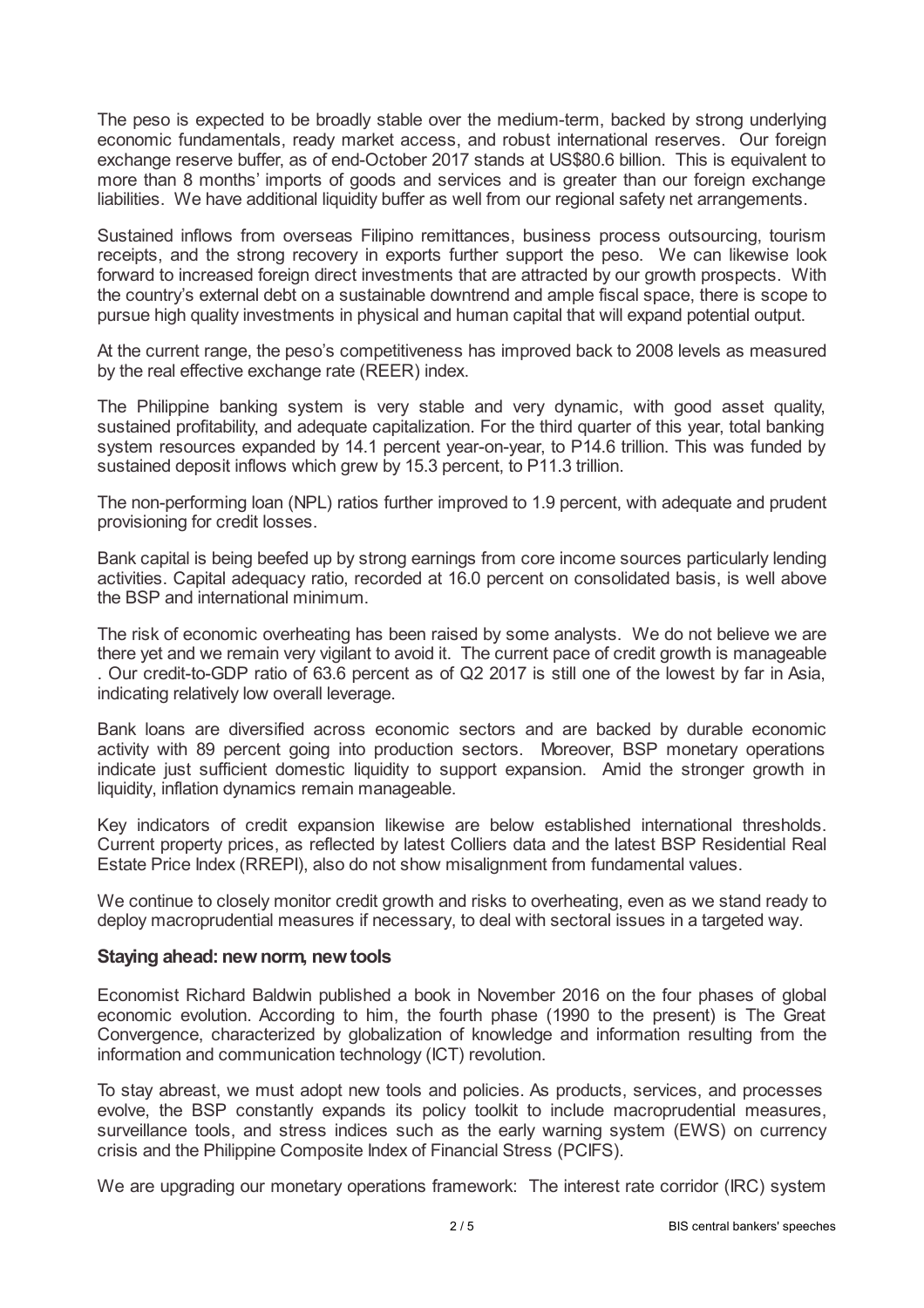was deployed last year to enhance the monetary policy transmission mechanism. The IRC is also compatible with the further development of our capital market. We shall continue to enhance the IRC for a more market-friendly implementation of monetary policy.

We continue to pursue progressive prudential reforms to maintain the financial system's resilience against external shocks.

Since the start of this year, the BSP implemented reforms to upgrade corporate governance and risk management standards, and to promote financial system integrity and transparency. Good governance is the backbone of a safe and stable financial system. Consistent with this, we have also enhanced the reporting governance of banks.

We have seen significant progress in the adoption of Basel III reforms, particularly in the areas of capital, leverage, liquidity and regulation of systemically important banks. More recently, we have rolled out a four-phased program for liquidity risk management.

The first phase, which was approved by the Monetary Board through Circular No. 981, covers guidelines on liquidity risk management, including intraday liquidity. Next in the pipeline are amendments to the LCR standard and issuance of the complementary Minimum Liquidity Ratio (MLR), a simplified version of the LCR requirement for less complex financial institutions. Third, we will issue guidelines implementing the Net Stable Funding Ratio (NSFR) standard to ensure that banks have adequate long-term stable funding. Lastly, the BSP will issue intraday liquidity reporting guidelines to complement the qualitative intraday risk management guidelines under Circular No. 981.

In line with the upcoming full adoption of the Philippine Financial Reporting Standards Financial Instruments (PFRS 9), a consultative document on the "expected credit loss" model was released. In 2014, BSP started preparing banks on the use of the expected loss methodology through Circular No. 855. Parallel to this, we will enhance the Pillar 3 disclosure requirements for incorporation in banks' annual reports. The guidelines on accreditation of external auditors across sectors are also being reviewed. These reforms promote market discipline, transparency, and resiliency.

#### **Financial market development**

Part and parcel of our strategic policy reforms is to accelerate financial market development with particular focus on local currency debt and foreign exchange (FX) markets. We envision a more balanced financial ecosystem where the banking system is complemented by a deep and liquid capital market. This can support the long-term financing requirements of corporates and the Government, particularly with the "Build, Build, Build" program roll out.

As you know, the BSP, in collaboration with the SEC, DOF and the Bureau of the Treasury (BTr) is working on a package of initiatives to be rolled out in a sequenced approach to ensure smooth implementation. The reform agenda will officially start with the launch of the Government Securities Repo Program on November 27 2017, in coordination with industry associations.

Through nine waves of reforms since 2007, the BSP has undertaken measures to liberalize the foreign exchange (FX) market. Currently, we are pursuing even more ambitious FX reforms aimed at deepening the FX market and increasing resilience of our domestic economy against external shocks, even as we continue to allow greater exchange rate flexibility. This demonstrates a thrust towards greater openness given the country's increasing integration with global markets.

Soon, the BSP will release an exposure draft on the liberalized rules on foreign currency borrowings of the private sector to move away from prior BSP approval, simplify the registration process to primarily focus on information gathering, and minimize documentary requirements.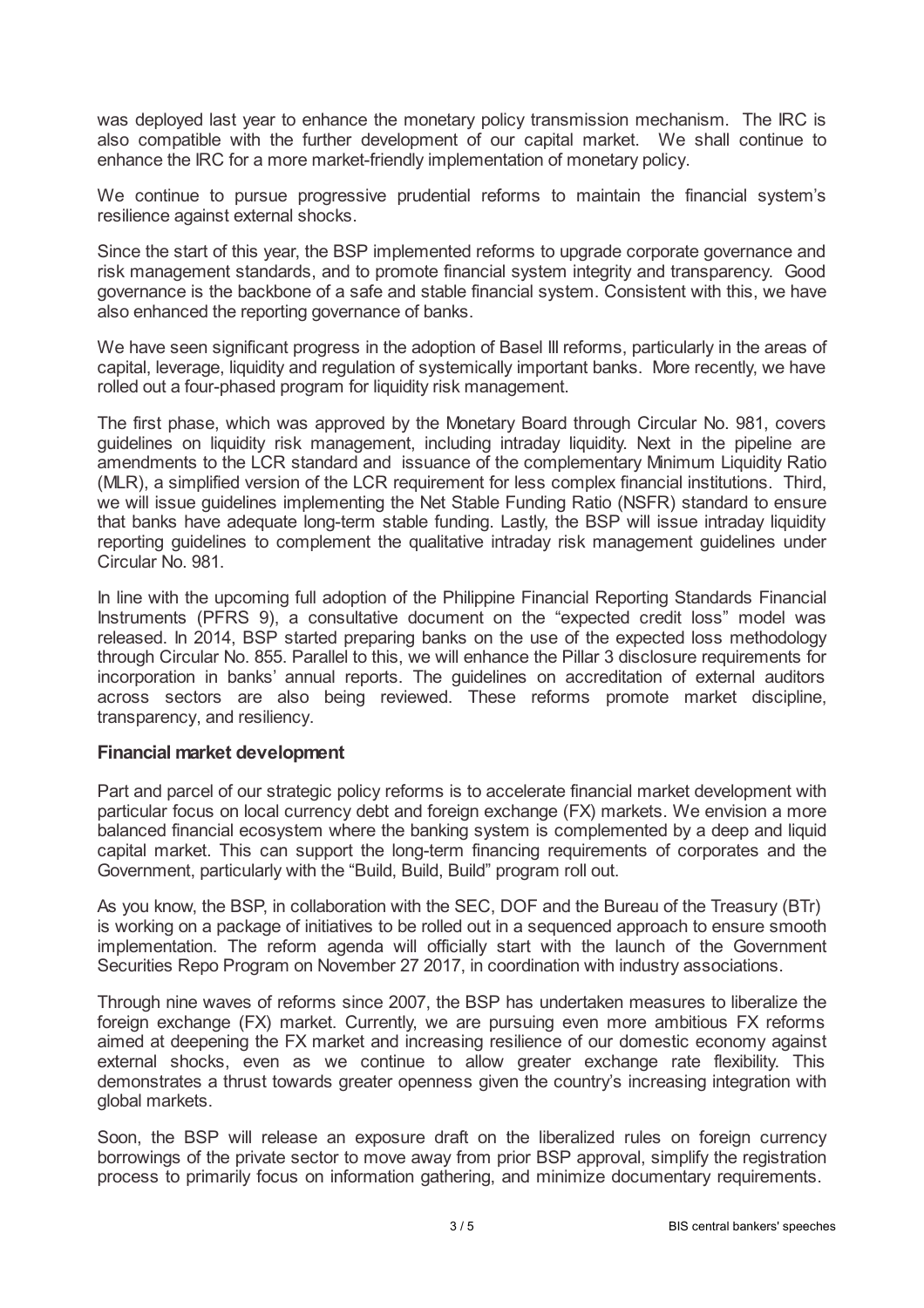Other future amendments will address unnecessary friction on investment and other transactions.

Over the medium term, we are implementing a sequenced approach that will enhance market conduct, increase FX market transparency, and promote a market-determined exchange rate consistent with the characteristics of an organized FX market.

Taken together, the FX and domestic debt market development initiatives are complementary reforms that will deepen market liquidity, establish a more reliable reference yield curve for domestic interest rates, and strengthen market integrity. These reforms will pave the way for more innovation and increased availability of financial products that meet diverse funding requirements with more choices and more flexibility. These will also enable the creation of hedging instruments that enhance risk management capabilities of banks, corporates, government units, MSMEs, and the general public.

### **Dealing with disruptive technology**

At the BSP, we have a very open-minded approach to Fintech. This means that we take a very active role in ensuring that our policy provides opportunities for innovation that can help advance inclusive growth and deliver more efficient financial services. At the same time, we want to ensure risks are well managed, particularly technology, money laundering/ terrorist financing, and consumer protection risks.

As far as I know, we are a pioneer among central banks in using the "test and learn" approach, now known as regulatory sandbox, to allow controlled roll-out of new financial technology.

Even as we allow fintech into our system, we are mindful of related risks. Earlier this year, we issued various regulations aimed at mitigating the effects of technology risks, as well AML/CFT concerns. These include comprehensive supervisory frameworks for money service businesses and pawnshops to ensure effective AML compliance. This also extends to entities that use virtual currency as underlying instruments for remittance. To date, there are two virtual currency exchanges registered with the BSP with several more under evaluation.

We have also allowed proportionate and technology-enabled Know-Your-Customer (KYC) procedures for low-risk clients to facilitate frictionless customer on-boarding. More recently, the Monetary Board approved the cyber security risk management framework under Circular No. 982.

Finally, we are pursuing digitization of the payment system as part of our firm commitment to the national strategy for financial inclusion.

The BSP is actively working to make universally available to all a basic transaction account in a bank or regulated non-bank financial institution, to be able to send and receive payments via any electronic device. At the same time, we are working with other government agencies and Congress to establish a biometric national ID system. These two — universal transaction accounts and a digital ID system – are key foundations of a robust and inclusive digital financial system.

We are one step closer to achieving the vision of a cash-lite economy with the recent launch of the Philippine Electronic Fund Transfer (EFT) System and Operations network, also called "PESONet" last November 8, 2017. This is the first Automated Clearing House (ACH) under the National Retail Payment System (NRPS). It supports batch payment credit transactions and will eventually replace paper check payments for most applications. Early next year, we will launch "InstaPay", the ACH for low-value real time push payments ideal for mobile payments in support of e-commerce.